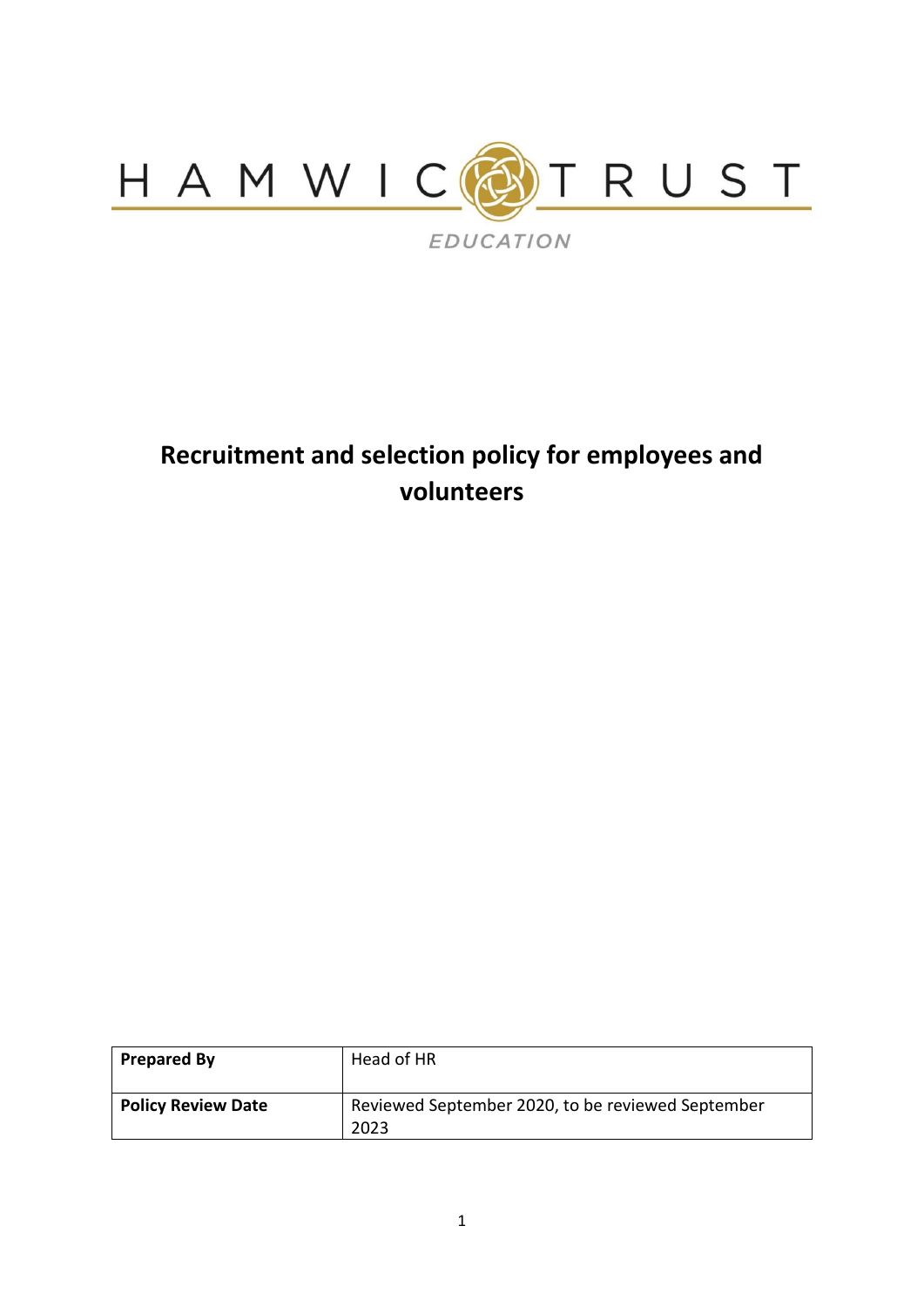# Contents

| 1.  |                                                                                   |
|-----|-----------------------------------------------------------------------------------|
| 2.  |                                                                                   |
| 3.  |                                                                                   |
| 4.  |                                                                                   |
| 5.  |                                                                                   |
| 6.  |                                                                                   |
| 7.  |                                                                                   |
| 8.  |                                                                                   |
| 9.  |                                                                                   |
| 10. |                                                                                   |
| 11. |                                                                                   |
| 12. | Disclosure and Barring Service (DBS) checks - new employees and volunteers 7      |
| 13. | Disclosure and Barring Service (DBS) checks - existing employees and volunteers 8 |
| 14. |                                                                                   |
|     |                                                                                   |
| 15. |                                                                                   |
| 16. |                                                                                   |
| 17. |                                                                                   |
|     |                                                                                   |
| 18. |                                                                                   |
| 19. |                                                                                   |
| 20. |                                                                                   |
| 21. |                                                                                   |
| 22. |                                                                                   |
| 23. |                                                                                   |
| 24. |                                                                                   |
| 25. |                                                                                   |
| 26. |                                                                                   |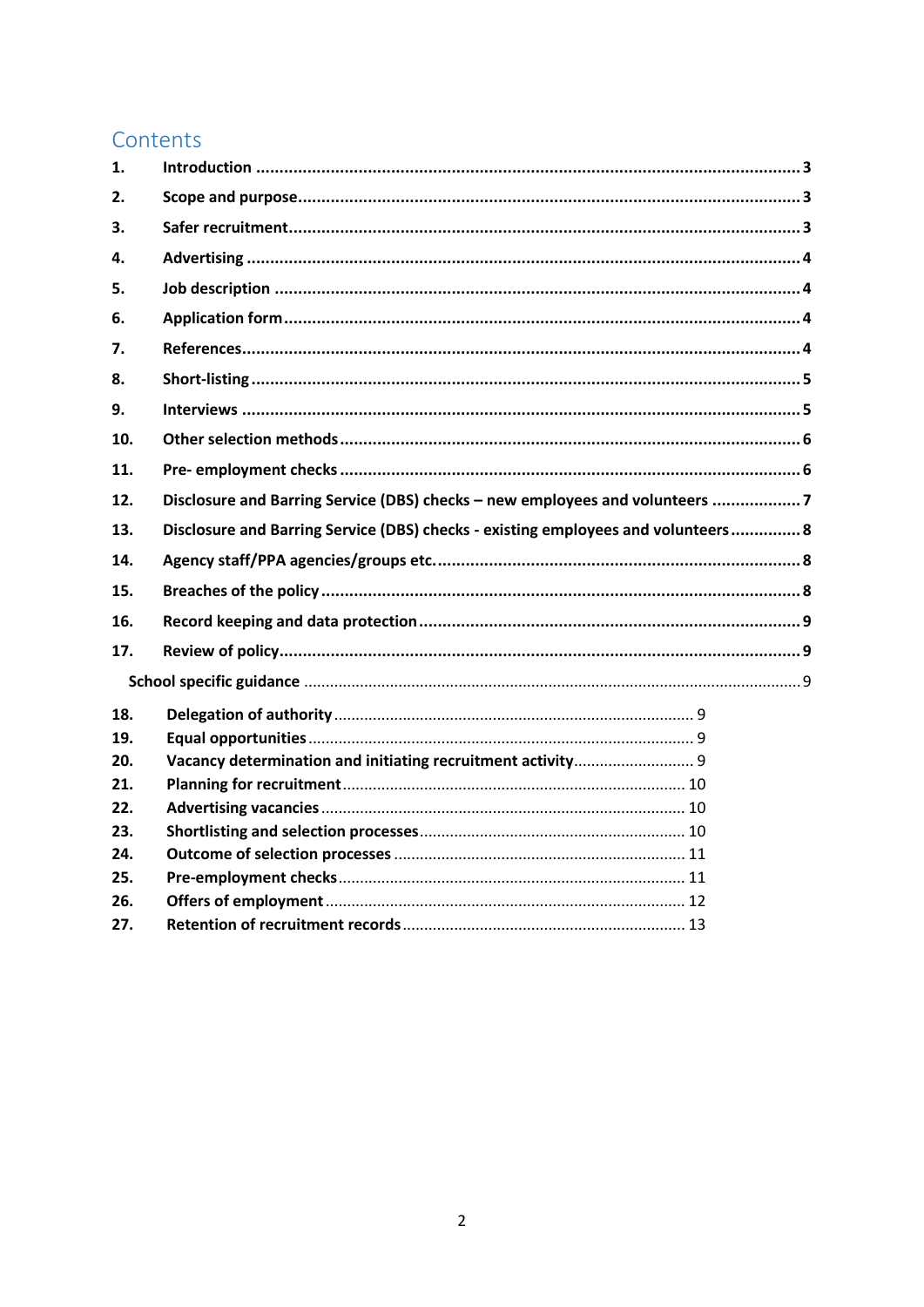# <span id="page-2-0"></span>**1. Introduction**

The purpose of this policy is to define the school's and Trust's strategic approach to recruitment and selection activity and to establish a consistent framework for the application of these activities.

Recruiting the best people to our schools is vital for our continued success in providing the highest standards of education to our pupils. Not appointing the right people to our roles can have a negative impact on the performance of our school and Trust.

The school leader is responsible for deciding on the arrangements to recruit to any post, with the exception of the school leader role where the governing body/board will be responsible.

In carrying out our recruitment processes, we are committed to the creation of a safe environment for our pupils by operating safer recruitment practices in line with the statutory requirements and guidance.

We are also committed to ensuring that throughout our recruitment and selection processes no applicant is disadvantaged or discriminated against because of the protected characteristics of age, disability, gender, gender re-assignment, marriage or civil partnership, pregnancy or maternity, race, religion or belief and sexual orientation.

In the very exceptional cases where we are required to discriminate due to an occupational requirement this must be approved by the [board/governing body] who will provide reasons for this requirement.

Recruitment will be solely on the basis of the applicant's abilities and individual merit as measured against the criteria for the job. Qualifications, knowledge, experience and skills will be assessed at the level that is relevant to the job.

If an applicant makes the school aware, at any stage of the recruitment process, that they have a disability then reasonable adjustments must be considered to ensure the applicant is not disadvantaged by the process.

This document is available to all members of school staff and to any prospective applicant.

# <span id="page-2-1"></span>**2. Scope and purpose**

The purpose of this policy is to set out our processes for recruiting, selecting and appointing any employee to work within our Trust.

Sections 12 and 13 on Disclosure and Barring Service checks also applies to volunteers in our Trust.

#### <span id="page-2-2"></span>**3. Safer recruitment**

All recruitment must be in line with this policy to ensure that we identify, deter and prevent people who pose a risk of harm from working with our pupils.

The recruitment of all applicants and volunteers to our schools must, without exception, follow the processes of safer recruitment. All offers of employment will be subject to us being satisfied that the applicant or volunteer is a suitable person to work with children and young people.

Any person involved in recruiting to our schools must read the "Keeping children safe in education" guidance (or updated statutory guidance) produced by the DfE and our Trust's child protection policy in addition to documentation surrounding disqualification. These can be obtained from [the office / another place /[position]].

All recruitment must be planned to ensure that there is adequate time available to recruit safely.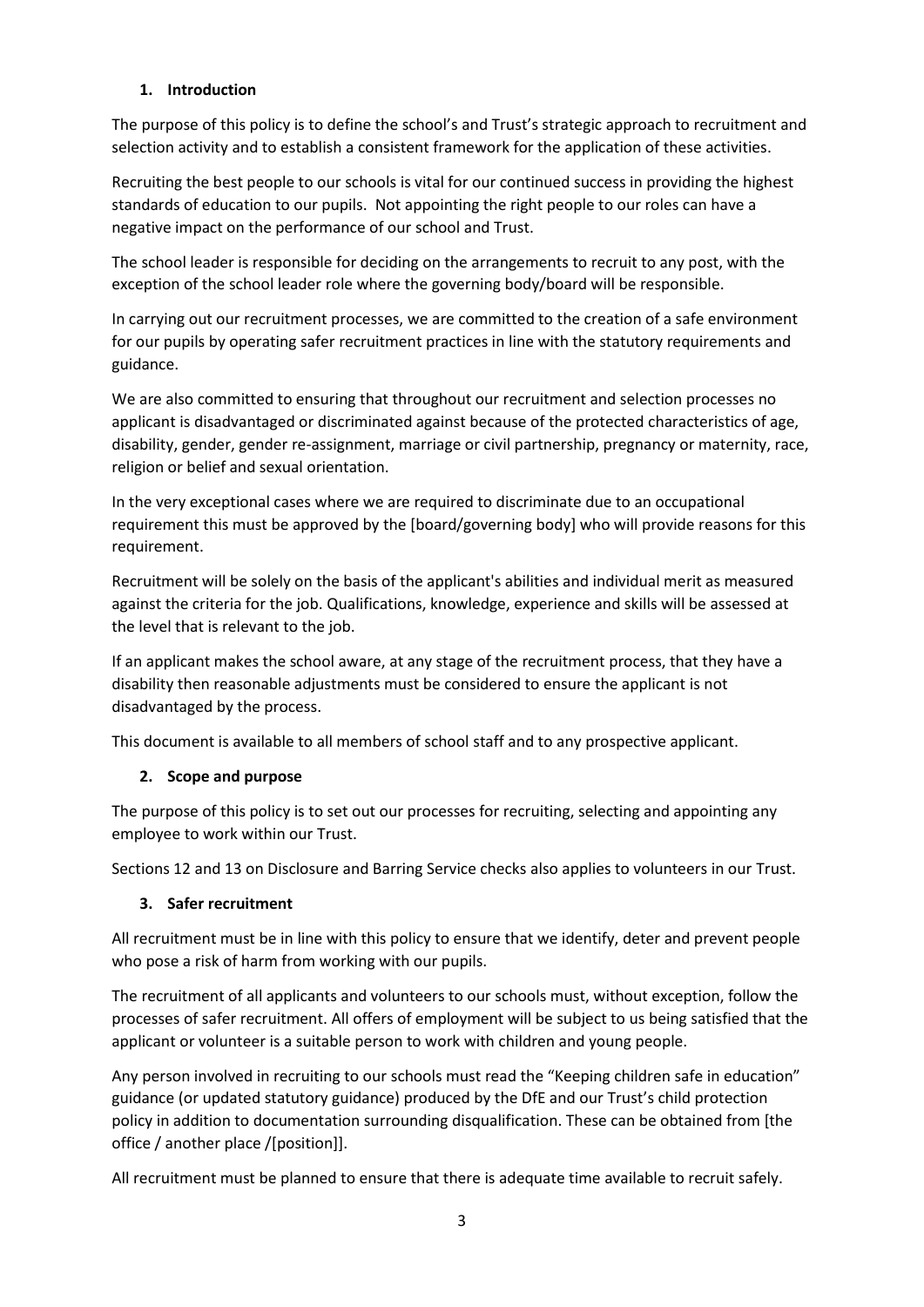Any person who becomes aware that this policy is not being followed during recruitment must inform the school leader/chair of governors/trust immediately.

All of the checks described in Sections 11, 12 and 13 must be carried out and have been determined as satisfactory before an applicant can start their employment in the school.

# <span id="page-3-0"></span>**4. Advertising**

Any vacant position will be advertised via the appropriate channels to ensure the most appropriate field of applicants is obtained.

All advertisements will have the following statement about safeguarding children and young people and the requirement to have a DBS check:

'[Name of school] is committed to safeguarding and promoting the welfare of its pupils and expects all those working at the [school] to share this commitment. We will ensure that all our recruitment and selection practices reflect this commitment. All successful candidates will be subject to disclosure and barring service checks along with other relevant employment checks".

# <span id="page-3-1"></span>**5. Job description**

A job description will be required for all posts which describes the duties and responsibilities of the post. It must be up to date, accurate and specific to the role. The job description must also include a person specification which outlines all of the necessary skills, experience, qualifications and knowledge requirements for the post. All job descriptions are job evaluated by the Trust and can be found on the MoPP at: [https://intranet.hamwic.org/manual-of-personnel-practice-mopp/?top](https://intranet.hamwic.org/manual-of-personnel-practice-mopp/?top-category=job-descriptions-evaluations)[category=job-descriptions-evaluations](https://intranet.hamwic.org/manual-of-personnel-practice-mopp/?top-category=job-descriptions-evaluations)

All job descriptions and person specifications must make reference to the responsibility for safeguarding and promoting the welfare of children.

# <span id="page-3-2"></span>**6. Application form**

All applicants are required to fill out our standard application form which can be found at <https://www.hamwic.org/blog/?pid=3&nid=1>

CVs will be accepted but will not replace the application form.

# <span id="page-3-3"></span>**7. References**

All offers of employment will be conditional upon receipt of at least two satisfactory written references (2 Pre-interview references and 2 Post-offer references for each post). References will:

- be requested for all shortlisted applicants, including internal applicants;
- include the applicant's current or most recent employer and where an applicant for a teaching post is not currently employed as a teacher, will include the applicant's most recent employer as a teacher;
- ask the current employer for details of any capability history in the previous two years, and the reasons for this;
- be directly from the referee;
- not be accepted if they are 'to whom it may concern' letters;
- request information on the applicant's suitability to work with children and young people;
- be requested before the interview; and
- be explored further with the referee and with the applicant during the interview if necessary.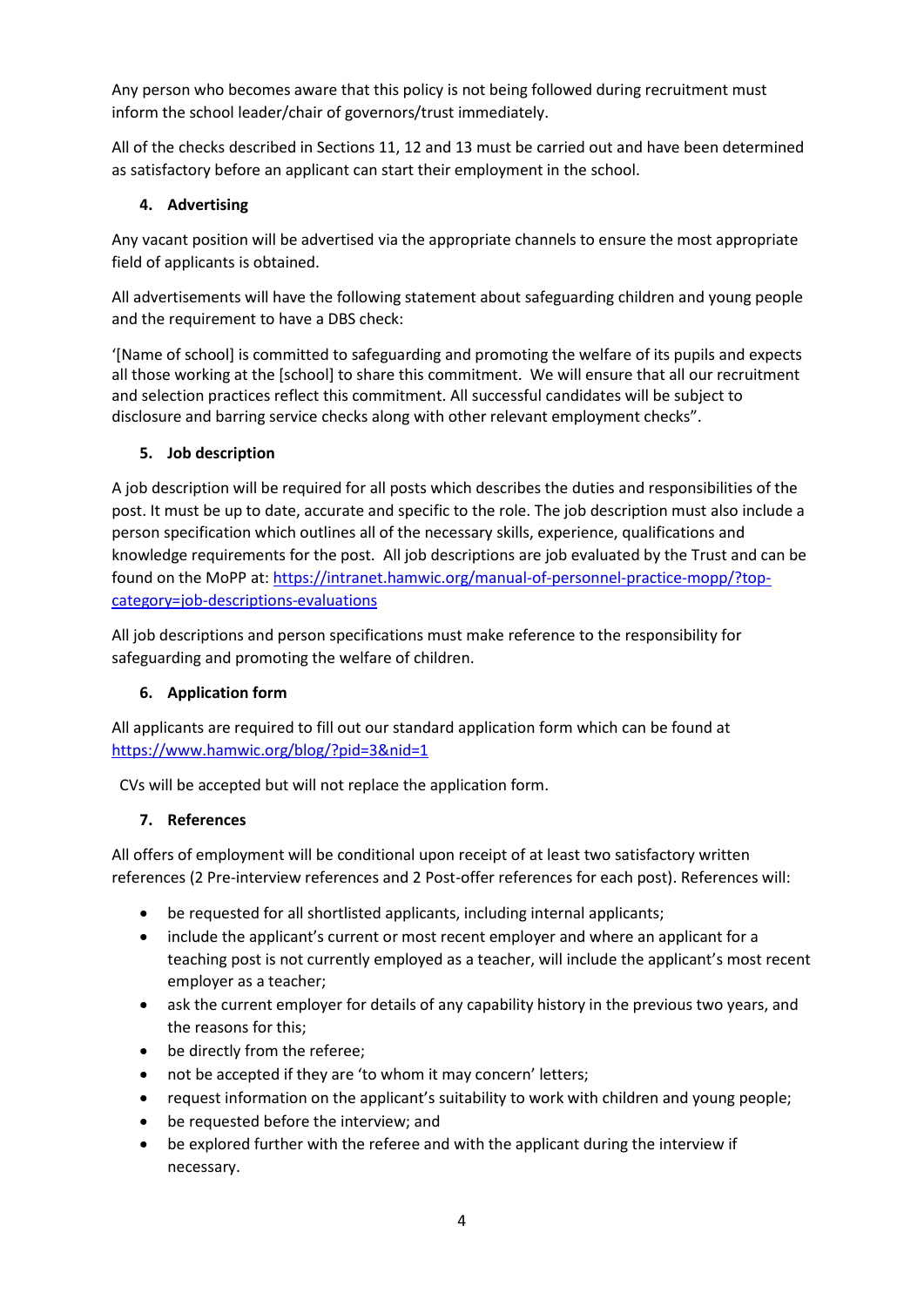Where it has not been possible to obtain references before the interview any concerns that are subsequently raised will need to be resolved before the appointment is confirmed.

In some cases a referee may, for whatever reason, either refuse or simply not reply to a reference request made by the school. Follow up requests should be made and the candidate should be made aware that a reference cannot be obtained. This gives the candidate the opportunity to chase the referee themselves. If after repeated requests a reference has still not been received, copies of all correspondence (e.g. chase up emails) should be printed and placed on the personnel file. As at least 2 suitable references must be held on file, the candidate should provide details of a suitable alternative referee.

In order to comply with the Equality Act 2010, information relating to sickness absence will only be requested after a conditional offer of employment has been made. A reference template can be found on the Manual of Personnel Practice/recruitment/templates

#### <span id="page-4-0"></span>**8. Short-listing**

Applicants will be short-listed against the requirements of the person specification. The same people should carry out the short-listing and the interviews. The outcome of the short-listing process will be recorded and retained.

The equal opportunities monitoring form must be removed from the application and not provided to the short-listing panel.

The short listing panel are responsible for scrutinising the application forms and identifying any gaps in employment or other areas that may affect an applicant's suitability to work with children and young people. A satisfactory explanation for any concerns must be obtained from the applicant during the interview process.

# <span id="page-4-1"></span>**9. Interviews**

A face to face interview must take place for all applicants to all posts.

All those involved in interviewing must be appropriately trained. At least one person on the interview panel must have passed the appropriate safer recruitment training. The NSPCC offer online training which can be found at: [https://learning.nspcc.org.uk/training/safer-recruitment](https://learning.nspcc.org.uk/training/safer-recruitment-education)[education](https://learning.nspcc.org.uk/training/safer-recruitment-education)

The purpose of the interview is to assess the merits of each applicant against the job description and person specification to establish their suitability for the post and to work with children and young people.

Interviews should be conducted with a minimum of two interviewers on the panel to enable one interviewer to assess the applicant, observe and make notes whilst the applicant talks to the other interviewer. For school leader recruitment, the interview panel would typically consist of a school leader and governor from the partnership, deputy CEO: education and 3 members of the school Governing Body. The CEO would typically attend on day 2 of the interview process.

Before the interview commences the interview panel should have:

- Prepared appropriate questions for the role;
- prepared appropriate questions to test the applicant's suitability to work with children and young people;
- identified any areas for further probing, e.g. if a criminal record has been declared or if there are gaps in employment etc.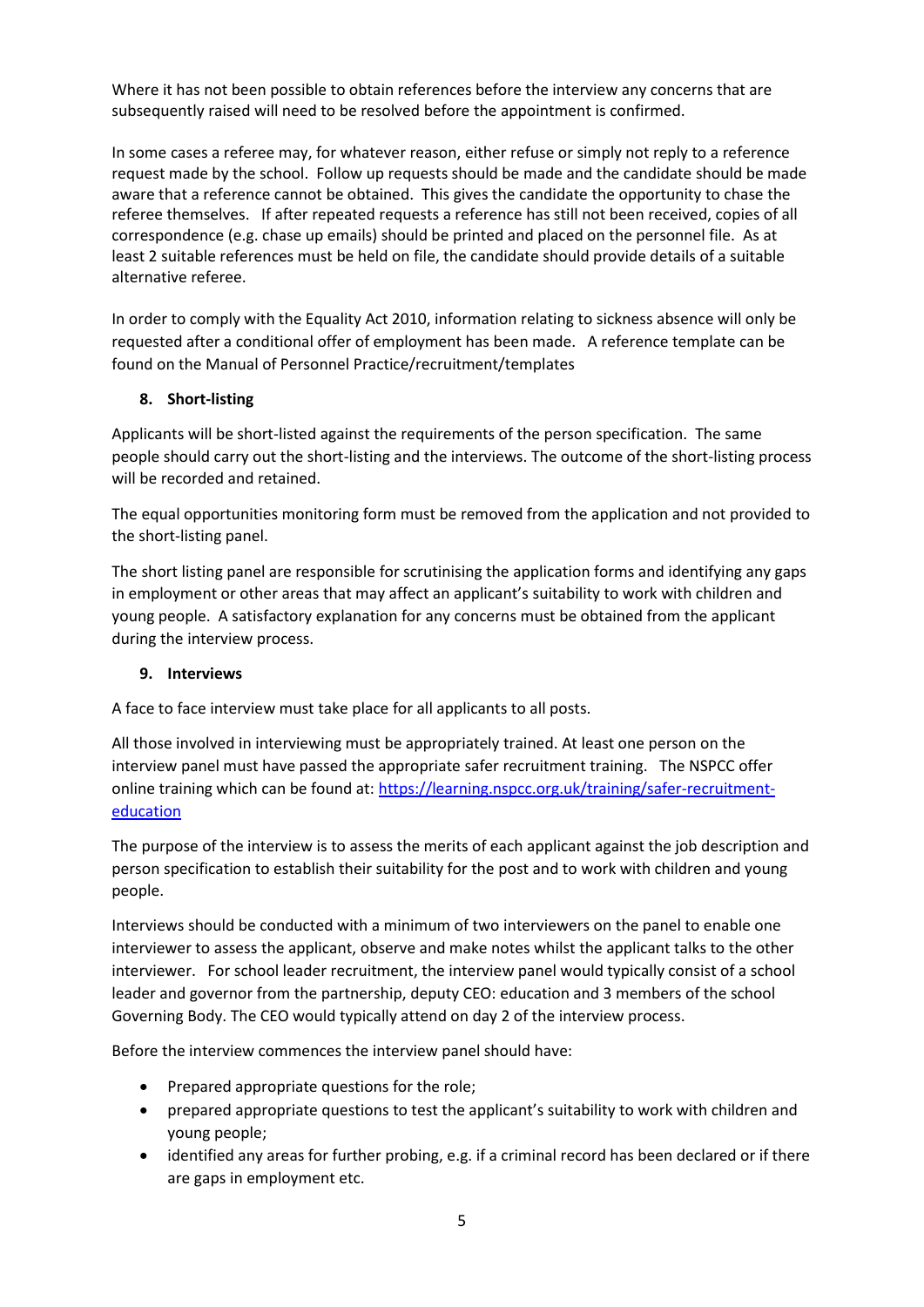- agreed assessment criteria which reflects the person specification; and
- decided a structure to the interview and established which member of the panel will ask which questions;
- a set of common questions relating to the requirements of the post will be asked of each applicant. Their response will determine whether that is followed up through further questioning;
- any gaps in employment history or declaration of a criminal record or caution must be explored further during the interview process.

# <span id="page-5-0"></span>**10. Other selection methods**

In addition to a face to face interview with the interview panel a variety of other selection methods may be used, such as:

- observation of teaching practice in our school or in the applicant's current school or academy;
- one or more additional panel interviews (for example, a panel made up of pupils from our school;
- a presentation;
- in tray exercises; and
- psychometric testing.

Those responsible for deciding the arrangements for recruitment to a specific post will determine the selection method(s). They will be relevant and appropriate to the role and will be based on the requirements for the particular post as set out in the job description and person specification.

Candidates will be informed in advance if any selection methods are to be used in addition to a face to face interview and what these will be.

# <span id="page-5-1"></span>**11. Pre- employment checks**

An offer of appointment to the successful applicant will be conditional upon the following (checklist can be found in the Manual of Personnel Practice, which can be found at: [https://intranet.hamwic.org/manual-of-personnel-practice-mopp/?top-category=recruitment:](https://intranet.hamwic.org/manual-of-personnel-practice-mopp/?top-category=recruitment)

- the school being satisfied that any gaps in employment have been sufficiently explained;
- receipt of at least two satisfactory written references (one of which must be their current or most recent employer);
- verification of the applicant's identity, preferably from current photographic ID and proof of address;
- verification of the applicant's medical fitness;
- verification of clean driving licence if the role requires the candidate to drive;
- verification of qualifications where relevant;
- verification of professional status where applicable. For teachers, this will include checking that the individual has the required teaching qualification and has successfully completed any statutory induction, if required, through the Teacher Regulation Agency Employer Access Online;
- satisfactory enhanced DBS check (see Section 12);
- for teachers, verification that they are not subject to a prohibition order by checking the Teacher Regulation Agency Employer Access Online;
- a clear children's barred list check (except supervised volunteers);
- verification of right to work in the United Kingdom;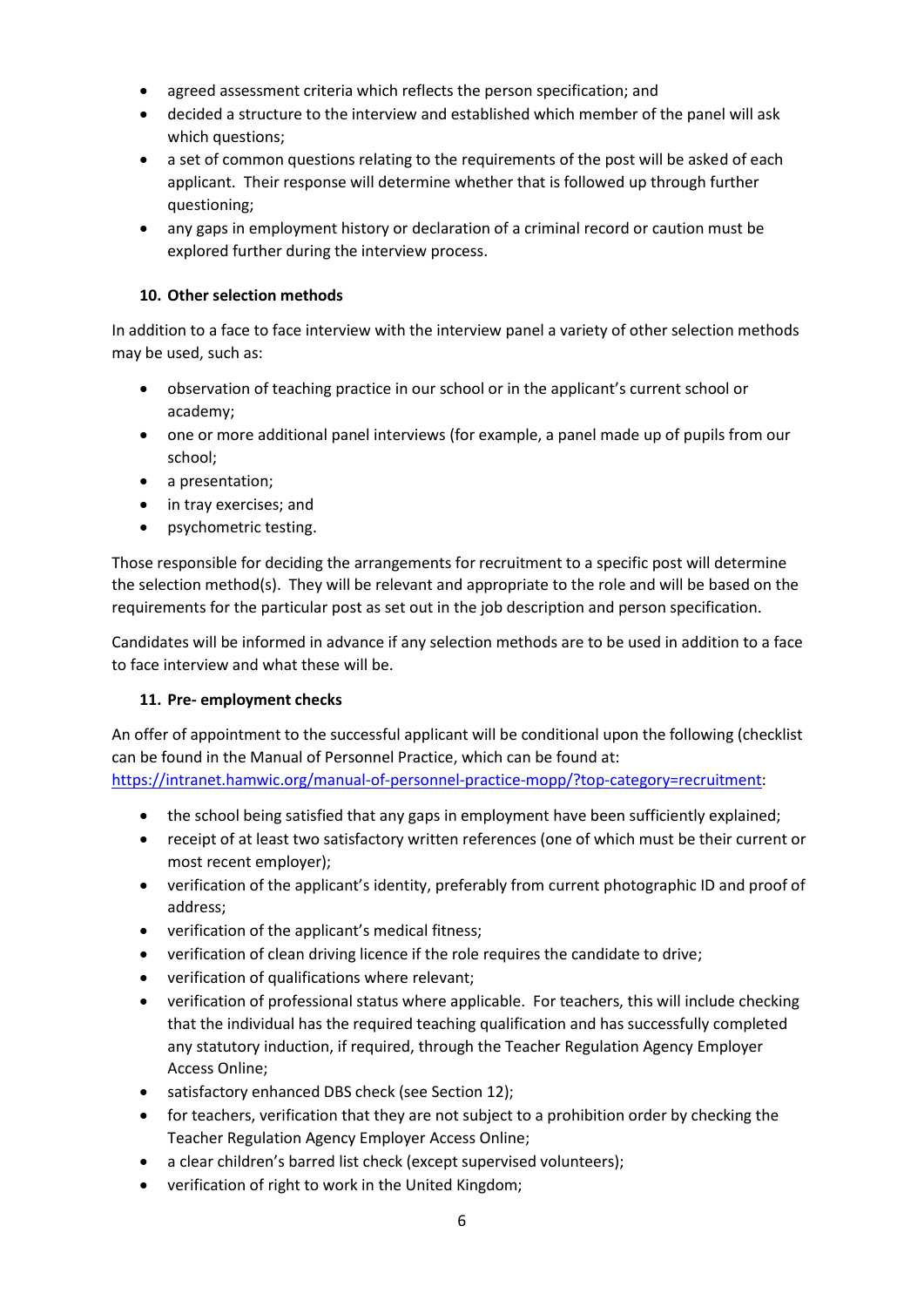- any further checks where the applicant has lived or work outside of the UK including receipt of criminal record information from overseas;
- confirmation that the applicant is not disqualified from providing childcare.

All checks must be confirmed in writing, retained on the personnel file and recorded in the single central record (SCR).

# <span id="page-6-0"></span>**12. Disclosure and Barring Service (DBS) checks – new employees and volunteers**

The school will carry out DBS checks as follows for new appointments, before the employee or volunteer starts work:

| Who?                                                                    | Definition                                                                                                                                                                                                                                                                                                                                                                                                                                                                                                                                                                                                                                                                                                                                                                 | Type of check                                                                                                                                                                                             |
|-------------------------------------------------------------------------|----------------------------------------------------------------------------------------------------------------------------------------------------------------------------------------------------------------------------------------------------------------------------------------------------------------------------------------------------------------------------------------------------------------------------------------------------------------------------------------------------------------------------------------------------------------------------------------------------------------------------------------------------------------------------------------------------------------------------------------------------------------------------|-----------------------------------------------------------------------------------------------------------------------------------------------------------------------------------------------------------|
| <b>Employees</b><br>who will be<br>engaging in<br>regulated<br>activity | As an educational institution which is exclusively or<br>mainly for the provision of full-time education to<br>children, [name of School] is an establishment<br>specified in the relevant legislation. Activity<br>carried out in this establishment will therefore be<br>regulated activity relating to children if it meets the<br>definition in the relevant legislation, including that<br>it is carried out:<br>Frequently (for example once a week or more); or<br>On more than three days in any period of 30 days.<br>Note – personal care of a child because of age,<br>illness or disability including physical help with<br>eating, toileting, washing, bathing or dressing is<br>always regulated activity regardless of how<br>frequently it is carried out. | An enhanced DBS<br>check with children's<br>barred list check will<br>always be obtained                                                                                                                  |
| Unsupervised<br>volunteers                                              | As above                                                                                                                                                                                                                                                                                                                                                                                                                                                                                                                                                                                                                                                                                                                                                                   | An enhanced DBS<br>check with children's<br>barred list check will<br>always be obtained                                                                                                                  |
| Supervised<br>Volunteers                                                | Where an individual is a volunteer (e.g. carrying<br>out activity that is unpaid) they will not be<br>engaging in regulated activity if:<br>They are being supervised by someone that is in<br>regulated activity; and<br>The supervision is regular and day to day (e.g. it is<br>ongoing); and<br>The supervision is reasonable in all the<br>circumstances to ensure the protection of children<br>(this may take into account for example, the age,<br>number and vulnerability of children the individual<br>is working with and whether other individuals are<br>helping to look after them)                                                                                                                                                                         | We are unable by law<br>to obtain a barred list<br>check on a supervised<br>volunteer. We will<br>however obtain an<br>enhanced DBS check<br>(with no barred list<br>check) for supervised<br>volunteers. |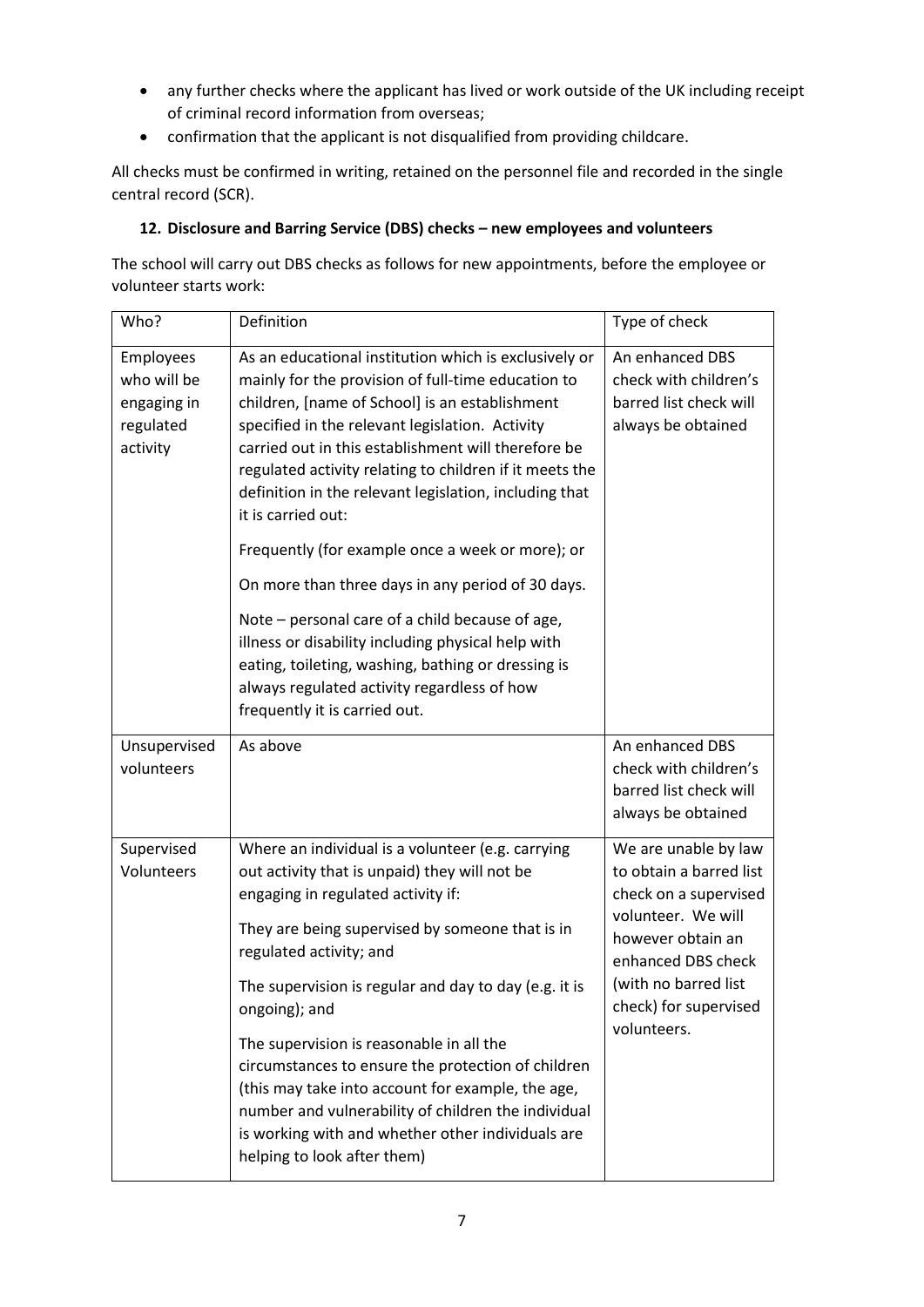In exceptional circumstances a new employee or unsupervised volunteer may be able to start before the enhanced DBS check has been received, but not before the children's barred list check has been completed. The [school] must ensure that appropriate supervision is in place until the DBS check has been received.

DBS certificates will only be issued to the applicant. All applicants must produce the disclosure as soon as received from the regulatory body. The disclosure will be scrutinised to ensure it is authentic and to detect any fraud. The DBS disclosure number and date of the check must be recorded in the Single Central Record (SCR). With the applicants consent the certificate will be photocopied, held for no longer than necessary and processed in line with General Data Protection Regulations 2018.

Any applicant who refuses to produce their DBS disclosure will not be able to start work at the [school] and the conditional offer will be withdrawn as satisfactory checks are not in place. Any volunteer who refuses to produce their disclosure will not be able to volunteer in [the school] or within any of our schools.

Information relating to an individual's criminal record will only be shared with the relevant people to enable the [school/trust] to make a decision about their suitability to work with children and young people. It will be held for no longer than is necessary and will be processed in line with the Data Protection Act 1998 and General Data Protection Regulations 2018.

# <span id="page-7-0"></span>**13. Disclosure and Barring Service (DBS) checks - existing employees and volunteers**

An enhanced DBS check and a children's barred list check will be carried out for all existing staff and unsupervised volunteers where their contact with children or young people has increased from that at their time of appointment.

An enhanced DBS and children's barred list check may be carried out on any employee or unsupervised volunteer where the [school] has concerns about an individual's suitability to work with children and young people. An enhanced DBS (no barred list check) may be carried out on any supervised volunteer where the [school] has concerns about their suitability to work with children and young people.

DBS certificates will only be issued to the applicant. The [school] expects all applicants to produce the disclosure as soon as received from the regulatory body. Any existing employee who does not produce their DBS disclosure will be managed through the disciplinary procedure.

All existing employees are required to inform the [school] of any change in their criminal record. This includes convictions, cautions, arrests and police investigations. Action may be taken as a result of any change or any failure to inform the [school] of any change.

Those with financial responsibility may be subject to credit checks.

# <span id="page-7-1"></span>**14. Agency staff/PPA agencies/groups etc.**

In the case of agency staff, [the school] must ensure that the arrangement with the agency imposes an obligation on the agency to carry out all recruitment checks as set out in section 10, including DBS and children's barred list checks, that the [school] would otherwise complete for its staff. The [school] must obtain written confirmation from the agency that these checks have been carried out and are satisfactory. This must be recorded in the single central record (SCR).

# <span id="page-7-2"></span>**15. Breaches of the policy**

Any instances of this policy not being adhered to will be taken very seriously and appropriate disciplinary action will be taken.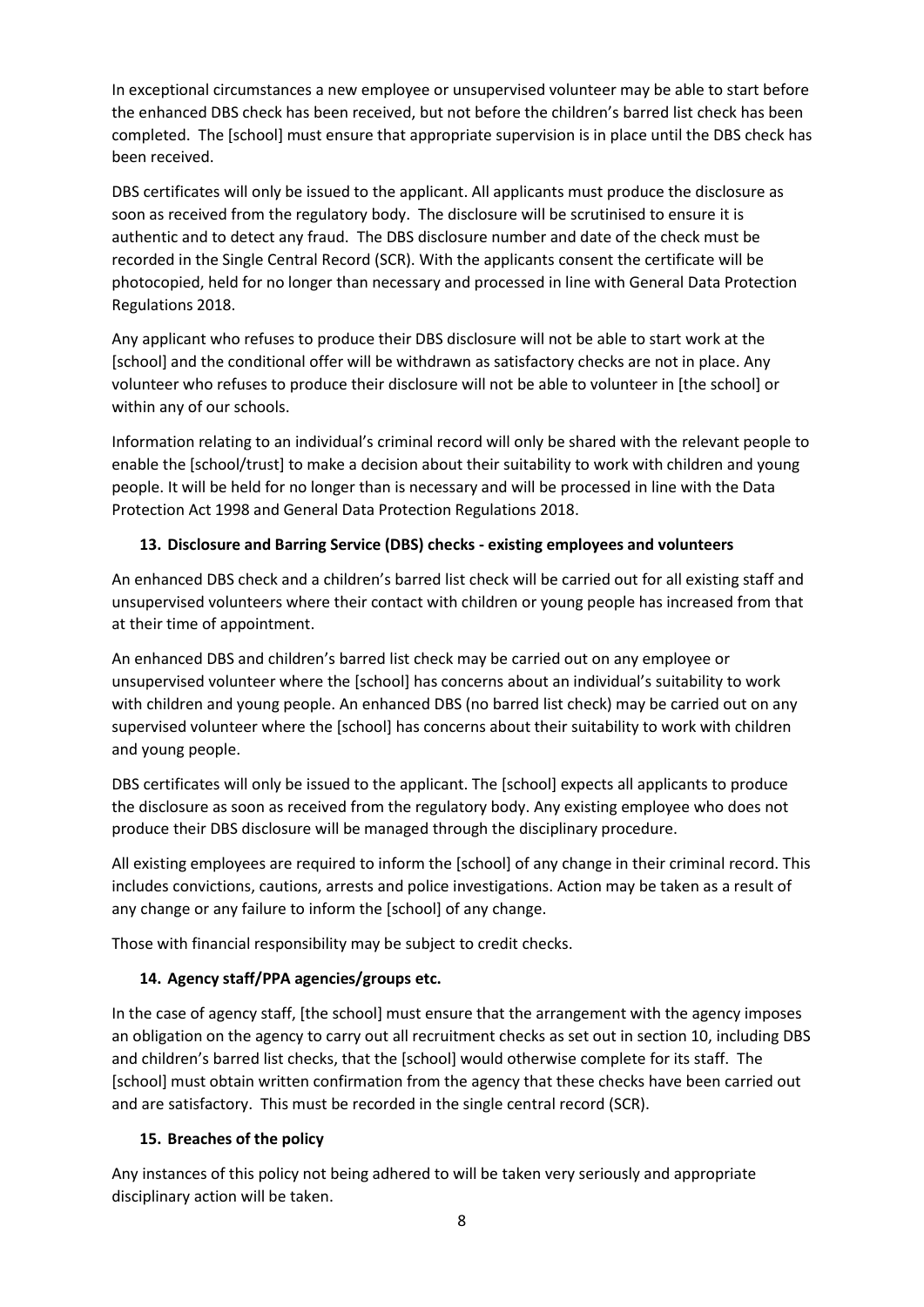Any complaint in relation to this policy, including its application will be managed through the [school]'s/trust's complaints policy or grievance policy (for existing employees).

# <span id="page-8-0"></span>**16. Record keeping and data protection**

All written records of interviews, application forms and reasons for appointment or nonappointment will be kept by the [school]/trust from date of appointment of successful candidate plus 6 months, unless a longer period can be justified by the school leader. Records will be treated as confidential and kept for no longer than necessary in accordance with the Data Protection Act 1998, and General Data Protection Regulations 2018.

# <span id="page-8-1"></span>**17. Review of policy**

This policy is reviewed every 3 years by the Head of HR and shared with the recognised trade unions. The application and outcomes of this policy will be monitored to ensure it is working effectively.

# <span id="page-8-2"></span>**School specific guidance**

# <span id="page-8-3"></span>**18. Delegation of authority**

In respect of the position of the school leader and deputy headteacher, the responsibility and authority to appoint lies with the governing body/Trust as appropriate. Where such recruitment activity is required the governing body will convene a recruitment and selection panel in accordance with the School Staffing (England) Regulations 2009. Where a panel of governors is convened, the governing body will ensure members of the panel have knowledge and understanding of the school's needs, the appropriate experience and training in recruitment and selection, including safer recruitment training, as well as the confidence in carrying out the process effectively. Unless statutory legislation has been contravened, the governing body will normally endorse the recommendation for appointment made by the selection panel.

In respect of all other posts the governing body has delegated responsibility and authority to appoint to the school leader.

# <span id="page-8-4"></span>**19. Equal opportunities**

The governing body is committed to providing equality of opportunity at all stages of the recruitment and selection process and ensuring that candidates are treated fairly and lawfully throughout the process. Shortlisting, interviewing and selection will always be carried out without regard to age, disability, gender reassignment, marriage and civil partnership, pregnancy and maternity, race, religion or belief, sex, sexual orientation, political affiliation or trade union membership.

Reasonable adjustments to the recruitment process will be made to ensure that no applicant is disadvantaged because of his or her disability.

# <span id="page-8-5"></span>**20. Vacancy determination and initiating recruitment activity**

The governing body is committed to providing equality of opportunity at all stages.

Where a school leader/deputy vacancy arises, the governing body will notify the Trust that such a vacancy exists.

The governing body will review such a leadership vacancy in accordance with the current needs of the school, including the school leader's pay range, job description/person specification and the key tasks the new school leader/deputy will need to address, having regard to school improvement.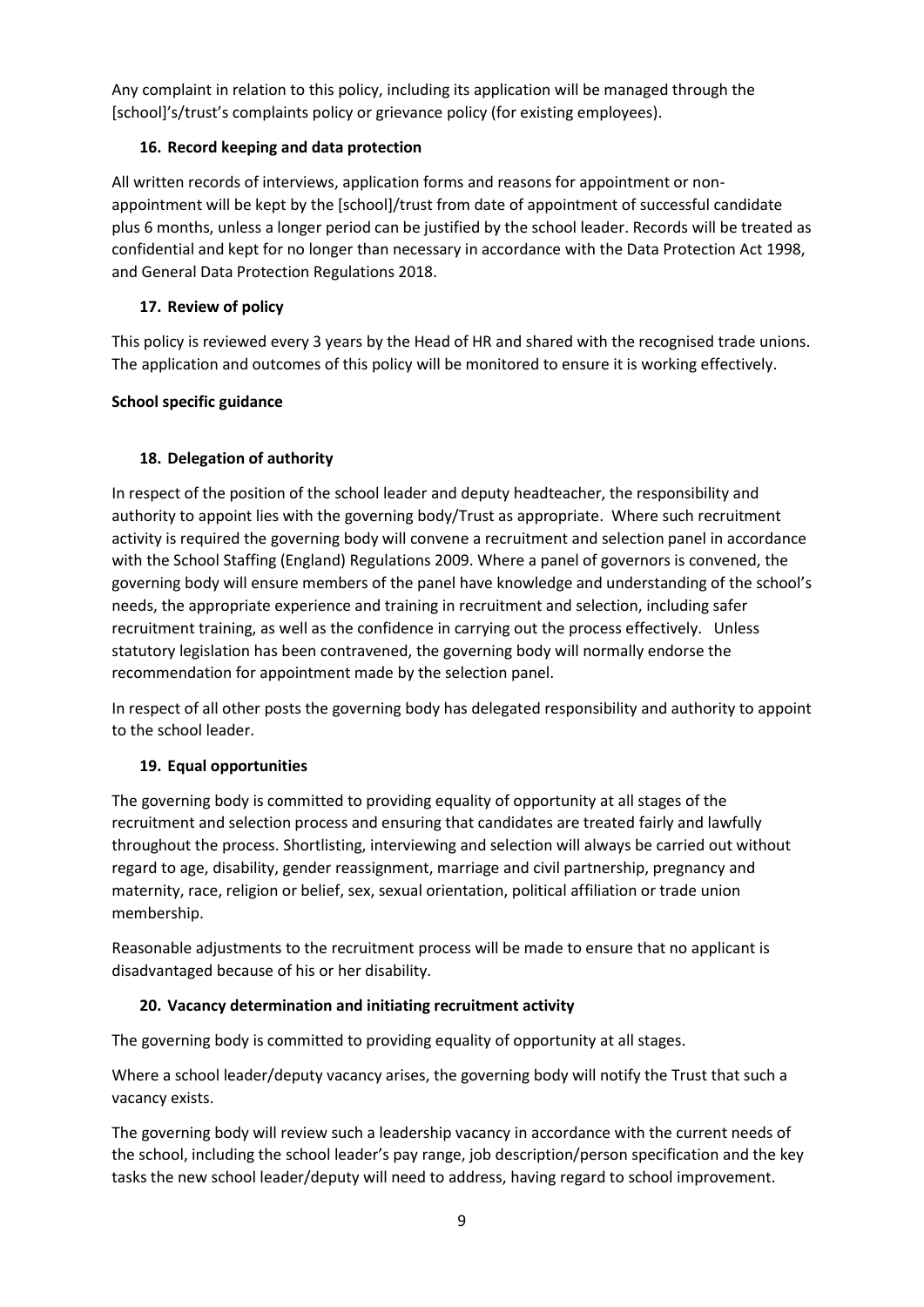Subject to the delegation of authority (where authority to appoint has been delegated to the school leader), where a vacancy relates to any other position within the school's existing staffing structure, it is the school leader's responsibility to determine that a vacancy exists and to review whether any such vacancy is to be filled or reviewed before initiating any recruitment activity.

Where the school leader wishes to create a new position which is in addition to the agreed staffing structure of the school, he or she will present a case for such a position to the full governing body for approval. Once approved, the school leader can initiate recruitment activity.

Where it is decided that the school requires the engagement of a casual worker, the casual worker guidance will be followed

# <span id="page-9-0"></span>**21. Planning for recruitment**

Where the recruitment activity concerns school leader or deputy posts, the governing body will ensure that the Trust is advised that the vacancy exists and is to be filled, in accordance with its obligations under the School Staffing (England) Regulations 2009. The Governing Body will seek advice from the Trust.

Prior to undertaking recruitment activity for vacancies other than the school leader, the school leader will, working with a senior manager as appropriate, ensure that there is a review of the job description and person specification and ensure that this document is an accurate reflection of the role to be filled.

The governing body and/or school leader will make a determination as to whether a role is to be filled on a permanent, fixed-term, temporary or any other basis, taking into account any advice received from managed services.

# <span id="page-9-1"></span>**22. Advertising vacancies**

It will be normal practice for all vacancies to be advertised on the Trust website, unless there is a good reason not to do so. Advertisements may be either internally (for example on school noticeboards or on the school intranet site) or externally (such as via the education jobs website), depending on the type of vacancy, the nature of the contract which exists and the current nature of the recruitment market. When advertising externally, the school will ensure that school staff are aware, to allow current members of staff to apply, should they wish to do so.

School leader and deputy headteacher vacancies will be advertised unless the governing body has good reason not to do so. Where the governing body makes a determination not to advertise, it will minute the reason for this decision. The vacancy will be advertised in such a manner as the governing body considers appropriate taking into consideration the best way of reaching the target audience and the level of exposure the advertisement will receive. Advice will normally be sought from the Trust, before deciding not to advertise.

Advertisements will include a safeguarding statement, highlighting the school's commitment to child safeguarding in an effort to deter any unsuitable candidates, an equal opportunities statement and a statement regarding the declaration of convictions, under the Rehabilitation of Offenders Act 1974 (as amended), along with the necessary information needed to attract suitable candidates to the post and to the school.

# <span id="page-9-2"></span>**23. Shortlisting and selection processes**

The governing body recognises that it is a legislative requirement (School Staffing (England) Regulations 2009) that at least one member of a selection panel must have completed safer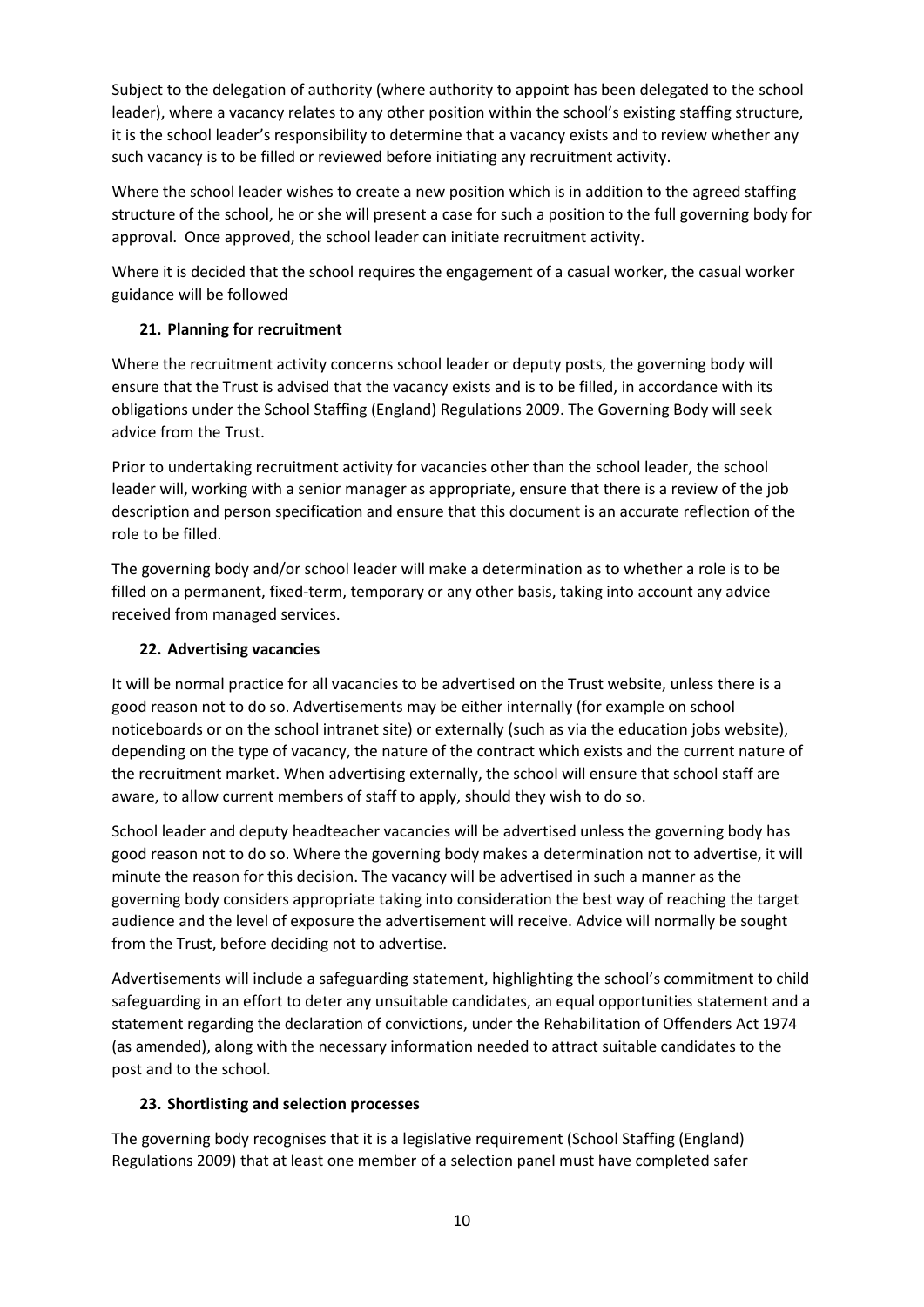recruitment training. A selection panel will not be convened without at least one panel member having been appropriately trained in safer recruitment.

For school leader recruitment, the interview panel would typically consist of a school leader and governor from the partnership, Deputy CEO: education and 3 members of the school Governing Body. The CEO would typically attend on day 2 of the interview process. For all other posts the panel will normally consist of at least two senior members of staff.

The shortlisting and interview panels will normally be made up of the same members of staff to ensure consistency and fairness.

During the shortlisting process all applications will be assessed equally against the same criteria, without exception or variation. All applications will be carefully scrutinised, with particular care paid to any gaps in employment; repeated and/or regular/frequent changes in employment; and anomalies or discrepancies in information contained within the form. Any such concerns will be taken up with the candidate at interview and will be satisfactorily resolved before any firm offer of employment is made.

For school leader appointments, the governing body, or its appointed selection panel, will notify the Trust of the shortlist for the post. Where the Trust makes representations regarding the shortlist of candidates, the selection panel recognises its statutory obligation to consider those representations and where it has recommended the appointment of the person about whom the representations have been made, the chair of the selection panel will notify the Trust and governing body in writing of the reasons for this decision.

References will be requested prior to interview, to enable the panel to compare the information received against the candidate's application form and their answers at interview, as well as allowing for any discrepancies to be explored at interview. References requested at this stage of the process will exclude requests for health information.

The selection process for shortlisted candidates will, as a minimum, consist of a face to face selection interview with an interview panel, with other selection activities (such as classroom observation; group activities; written work) determined by the nature and duties of the vacant post.

# <span id="page-10-0"></span>**24. Outcome of selection processes**

A selection decision will be made based on a fair and thorough assessment of the skills and abilities demonstrated by all the candidates against the requirements of the person specification/job description during the selection process.

Any offer of employment made to the preferred candidate will be made conditionally, in writing, subject to satisfactory completion of pre-employment checks.

In school leader and deputy headteacher recruitment, the selection panel will make a recommendation to the governing body and the Trust for the appointment of one of the applicants, with the determination of whether to appoint sitting with the governing body and not the selection panel.

# <span id="page-10-1"></span>**25. Pre-employment checks**

The governing body recognises its statutory responsibility to carry out pre-employment checks for all new staff as well as to update the Single Central Record prior to new staff commencing employment.

These processes will be undertaken in accordance with the guidance on fitness and suitability for work and overseas criminal records (both of which can be found in the Manual of Personnel Practice via the business manager) with further advice sought from managed services as necessary.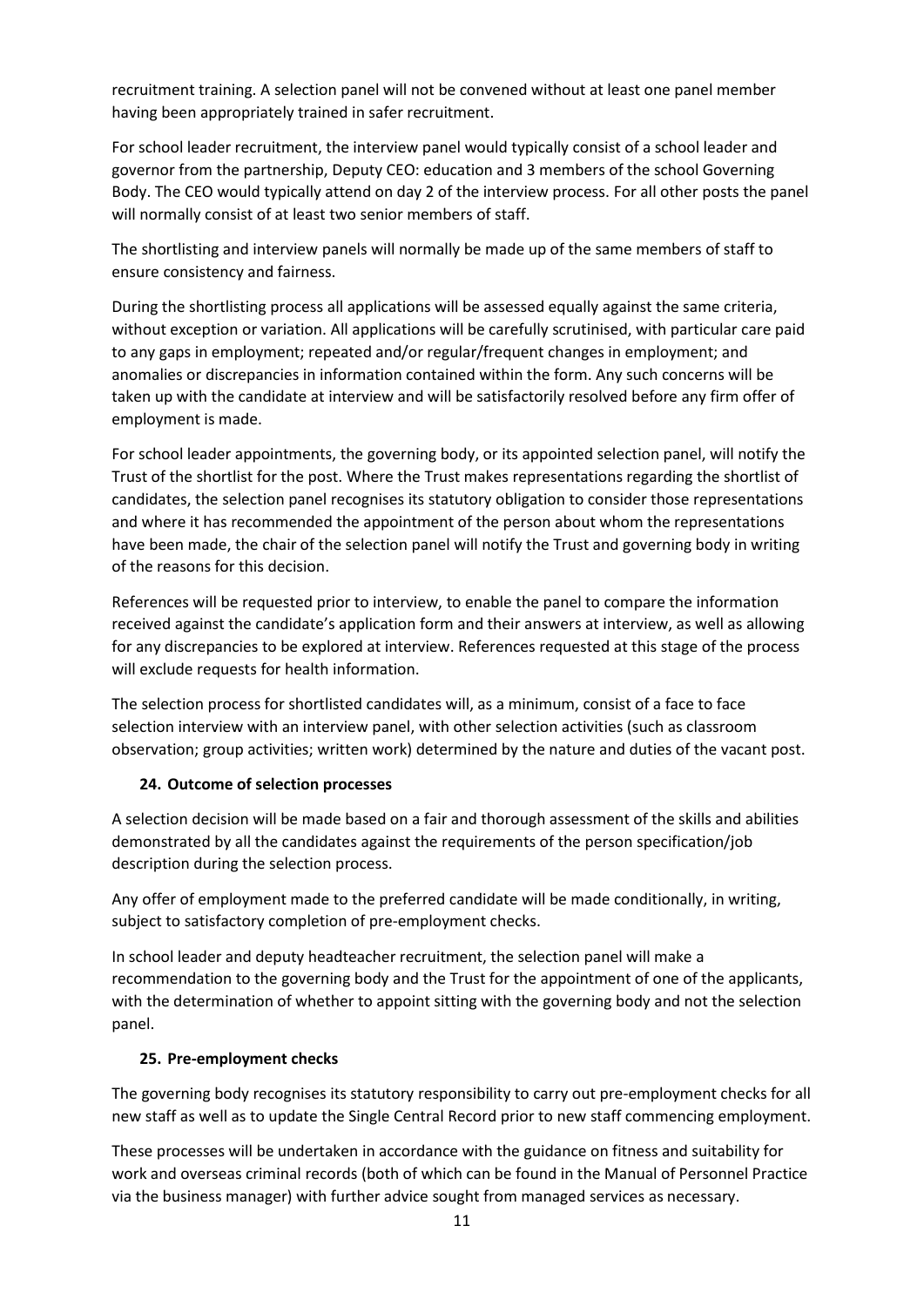The selection panel will act reasonably in making decisions about the suitability of prospective employees based on checks and evidence, which may include the following where appropriate: DBS checks, barred list checks, prohibition checks, right to work and identity checks, together with health declaration, references, application forms, interview information and checks of relevant academic and professional qualifications.

The selection panel will assess all information gathered from pre-employment checks as the information is received, in accordance with the fitness and suitability for work guidance. Any unsatisfactory pre-employment checks may lead to the consideration of withdrawal of a conditional offer of employment. Where consideration is being given to withdrawing an offer on the basis of pre-employment checks, advice will be sought from managed services.

The candidate will not normally commence employment until all relevant pre-employment checks have been completed and must not start until at least the candidate's identity and right to work in the UK have been established. In exceptional circumstances, the school leader may determine to allow an individual to commence employment in regulated activity prior to the receipt of a DBS check. In these circumstances, all other checks, including a separate barred list check where appropriate, must have been completed and they will not be left to work unsupervised. A risk assessment will also be carried out to determine whether other safeguarding measures may need to be put in place.

For volunteers the school will undertake the appropriate checks in line with the guidance in the Manual of Personnel Practice.

Individuals who have lived or worked outside of the UK will be subject to the same pre-employment checks as all other staff. In addition, further appropriate checks, such as an overseas police check, will be made as necessary in accordance with the school's guidance on overseas criminal records, in order to sufficiently establish the individual's suitability to be appointed.

For individuals who work at the school via an employment agency, the school will obtain written notification from the agency that the necessary checks that the school would normally otherwise perform have been carried out, prior to engaging the individual. The school will also check that the individual arriving at the school for work is the same person on whom the checks have been made.

For trainee/student teachers who are salaried by the school, the school will ensure that all necessary checks are carried out. For other trainee/student teachers, it is the responsibility of the initial teacher training provider to carry out the necessary checks and for the school to ensure that such checks have been undertaken prior to deployment within the school.

# <span id="page-11-0"></span>**26. Offers of employment**

Offers made prior to satisfactory completion of pre-employment checks must be made on a conditional basis. Conditional offers of employment must only be confirmed once all preemployment checks have been satisfactorily completed.

Contracts of employment must be given to the individual on or before their first day of work. It is important, therefore, that pre-employment checks are carried out as soon as possible. Where such checks are not completed within this timeframe, and the withdrawal of a conditional offer of employment is being considered, the guidance on fitness and suitability for work will be followed. Guidance can be found at: [https://intranet.hamwic.org/knowledge-base/fitness-and-suitability-for](https://intranet.hamwic.org/knowledge-base/fitness-and-suitability-for-work-guidance-dealing-with-unsatisfactory-employment-checks-for-new-external-appointments/)[work-guidance-dealing-with-unsatisfactory-employment-checks-for-new-external-appointments/](https://intranet.hamwic.org/knowledge-base/fitness-and-suitability-for-work-guidance-dealing-with-unsatisfactory-employment-checks-for-new-external-appointments/)

The Trust advise that HR is contacted for support.